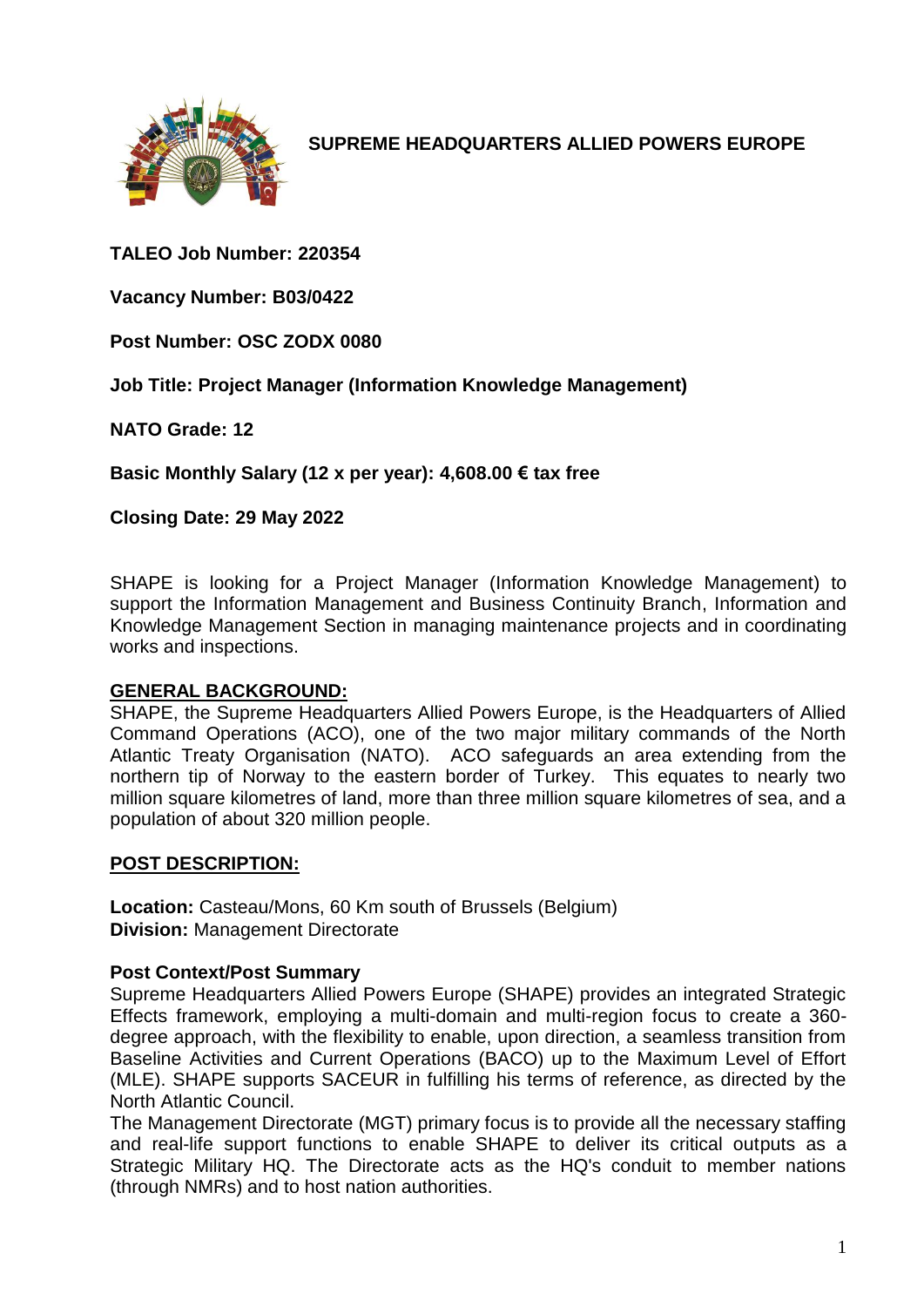The Information Management and Business Continuity Branch (IMBC) provides the information management and staffing tools, directives and processes necessary for the efficient functioning and resilience of SHAPE as a Military Strategic HQ.

The Information and Knowledge Management Section (IKM) provides the tools and policy guidance necessary to ensure the effective management and exploitation of both information (and knowledge) as a corporate resource within SHAPE and across ACO.

The Management Directorate (MGT), on behalf of the Chief of Staff (COS), directs the daily HQ staffing, workflow and protocol activities, and provides essential support services and facilities management across the SHAPE campus.

The Information Management and Resilience (IMR) Branch is responsible to Director Management for the development and implementation of Information and Knowledge Management (IKM) policies across ACO; HQ staffing and workflow management; and the provision of IKM tools and services for SHAPE. It is responsible for the development of Business Continuity (BC) plans and ACO-wide BC policies. It provides registry and records management services (including archiving) for all SHAPE records. The IMBC Branch is also responsible for the provision of staff induction training for all new SHAPE personnel.

The Information and Knowledge Management (IKM) Section is responsible to IMBC Branch Head for ACO and SHAPE IKM policy development, IKM requirements and process analysis, and IKM project development and implementation (in close coordination with ACT and NATO HQ). It manages the functional administration services for IKM tools and ensures the implementation of IKM best practices. It is responsible for the management of individual and collective training on IKM tools and processes at SHAPE, and supports IMBC Branch Head in his role as the Training Authority for IKM courses at the NATO School Oberammergau. It also coordinates induction training for all new SHAPE members.

The IKM Project Manager is responsible for managing a portfolio of current SHAPE IKM systems. This includes overseeing all aspects of system management of the current SHAPE IKM systems such as staffing new user requirements for improvements, creating proposals (including hardware and software), ensuring timely and within-budget delivery, whilst maintaining close liaison with NCIA and Industry, and providing functional administration of the SHAPE IKM tools.

# **Principal Duties**

The incumbent's duties are:

a) Manage specific projects through to fruition in the IKM realm.

b) Provide functional administration of SHAPE's current document management, tasker, portal, and other IKM collaboration systems.

c) Provide guidance to best use and employment of current IKM tools within SHAPE.

d) Coordinate new requirements for the further development of existing IKM tools.

e) Develop and execute test plans and provide acceptance authority of new functionality to current IKM tools in close coordination with NCIA.

f) Coordinate the timely training of the SHAPE staff for new functionality developed for current IKM tools.

g) As required, lead SHAPE working groups and provide technical guidance on the use of current SHAPE IKM tools.

h) Be able to conduct all duties of SO IKM Programme Manager (Future Systems) during periods of TDY, leave and other absences.

i) Within the area of responsibility the incumbent is responsible for ensuring that strategic risks to the achievement of CG priorities are managed in accordance with ACO Enterprise Risk Management framework.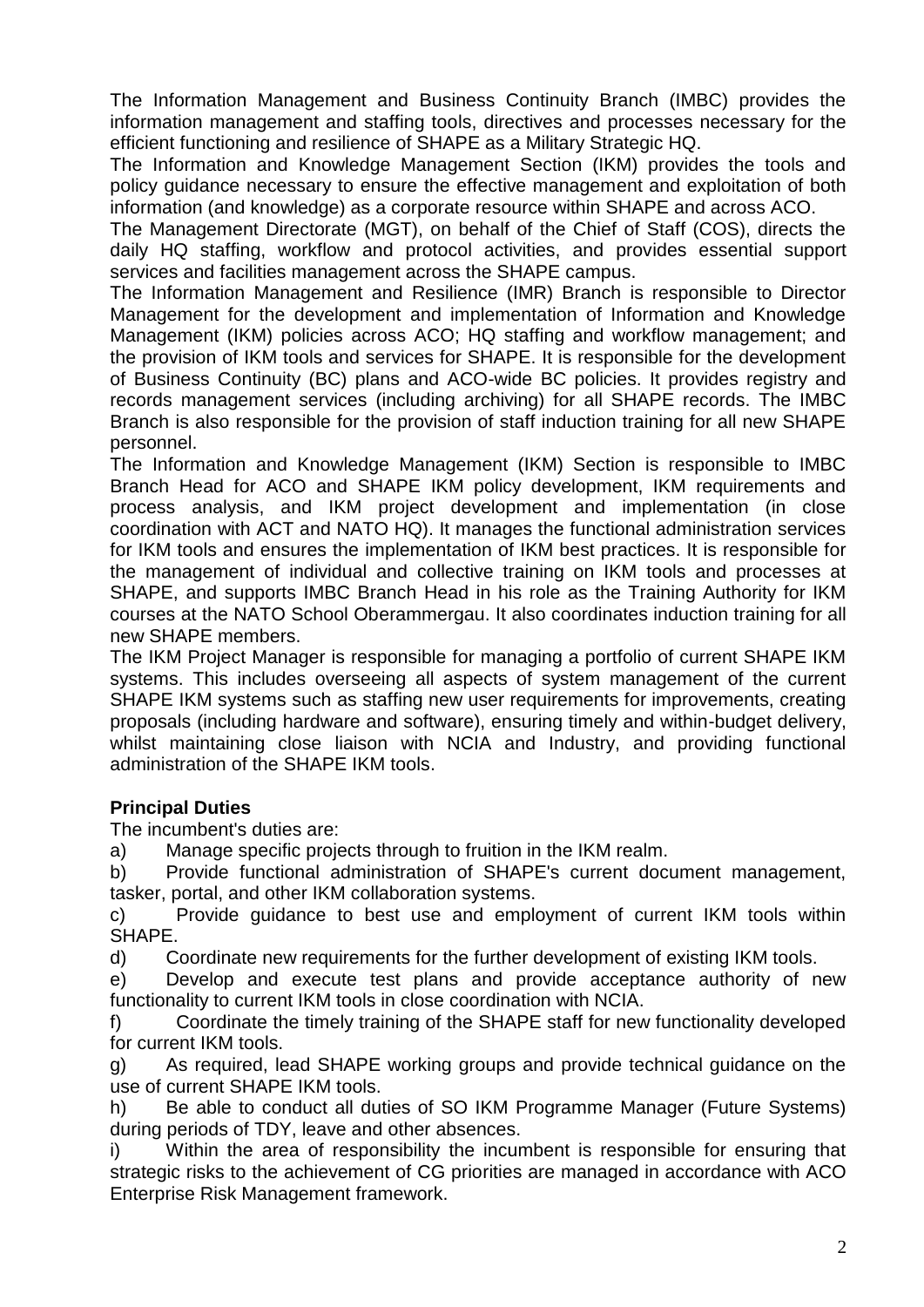Some functional area decision authority.

# **Special Requirements and Additional Duties**

The employee may be required to perform a similar range of duties elsewhere within the organisation at the same grade without there being any change to the contract.

Handle routine or special matters as directed. May be called upon to perform like duties elsewhere in SHAPE according to the exigencies of the service.

The incumbent may be required to undertake deployments in support of military operations and exercises, and/or TDY assignments, both within and without NATO boundaries up to 30 days.

The work is normally performed in a Normal NATO office working environment.

Normal Working Conditions apply.

The risk of injury is categorised as: No Risk.

# **Essential Qualifications**

### **a. Professional/Experience**

1) Minimum 2 years recent experience (in the last 10 years) in Project Management.

2) Minimum 5 years recent experience/involvement in designing, implementing and troubleshooting information systems (particularly Microsoft technologies).

3) Minimum 2 years recent experience in developing solutions using Microsoft SharePoint.

4) Minimum 2 years experience in the delivery of training.

5) Minimum 2 years experience in managing information and knowledge in a large organisation.

### **b. Education/Training**

Higher Secondary education and completed higher vocational training in management information systems, accounting, economics, finance, business administration, public administration, operations research, project management or related discipline leading to a formal technical or professional certification with 3 years function related experience, or Secondary education and completed advanced vocational training in that discipline leading to a professional qualification or professional accreditation with 5 years post related experience.

# **c. Language**

English - SLP 3333 *(Listening, Speaking, Reading and Writing) NOTE: The work both oral and written in this post and in this Headquarters as a whole is conducted mainly in English.*

# **Desirable Qualifications**

#### **a. Professional Experience**

- 1) PRINCE2 Practitioner.
- 2) Work experience in large multinational organisation.

#### **b. Education/Training**

- 1) University degree in Information Management, Computing or Information systems.
- 2) NATO IKM Course.

# **Attributes/Competencies**

#### **a. Personal Attributes**

Initiative, original thought, and teamsmanship are key qualities for this post as the incumbent will need to work closely with military and civilian staff within the Section and other NATO agencies. Because there will need to be close cooperation with extra- NATO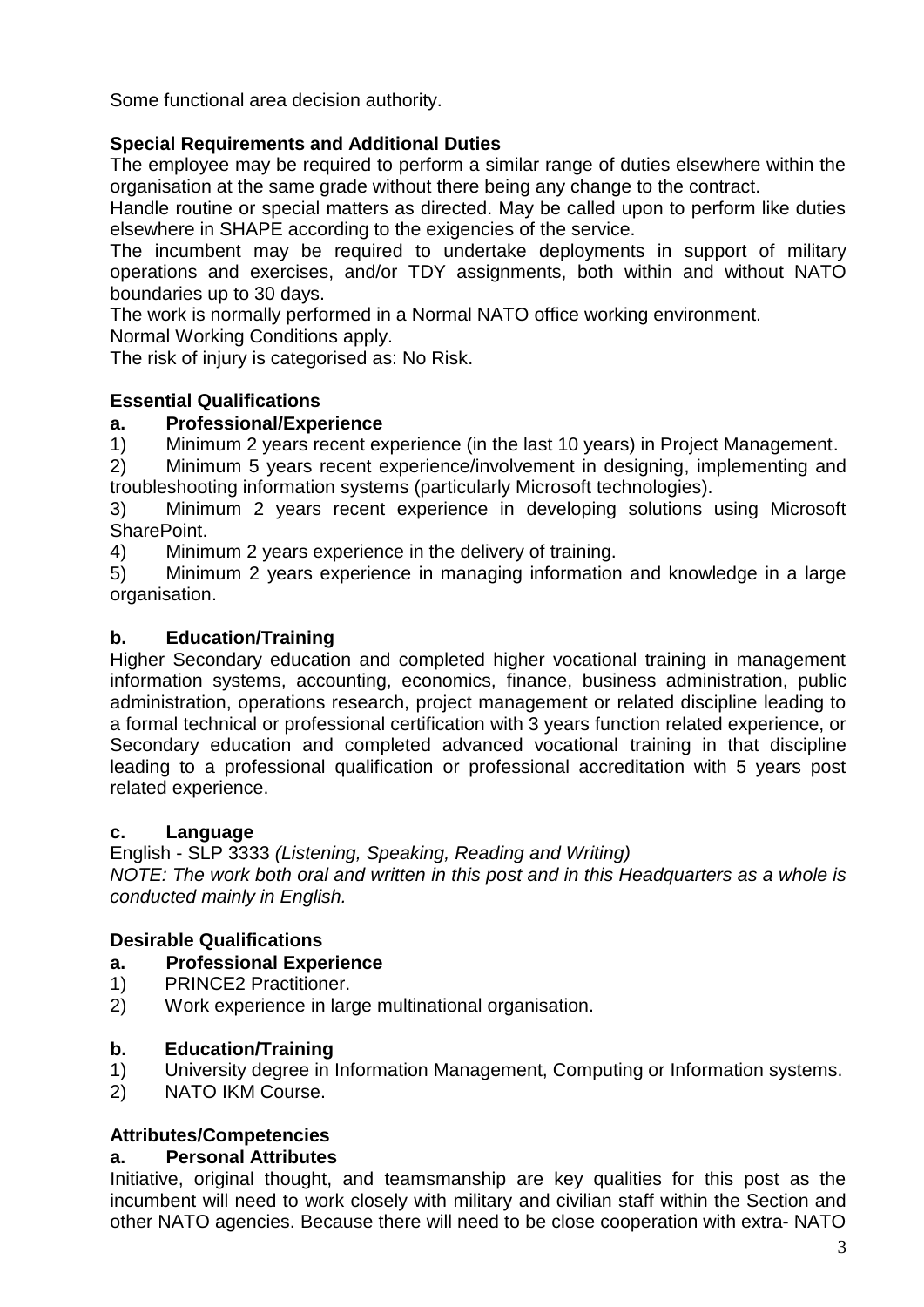agencies, tact and good judgement are essential. As the job will be demanding, and at times stressful, good physical and mental health, combined with a positive attitude, will be highly desirable.

# **b. Managerial Responsibilities – N/A**

# **c. Professional Contacts:**

The incumbent will be required to maintain extensive contacts with other NATO programme and project managers, including with NCIA and industry. Internally, he/she will have to build and maintain close contacts with similarly tasked staff in different functional areas.

# **d. Contribution To Objectives:**

The incumbent will ensure that specific projects, primarily in tools development and proliferation, are brought to fruition for the benefit of SHAPE in particular and ACO in general.

This post reports to OSC ZODX 0050 - Staff Officer (Information Knowledge Management - Programme Management), OF-3.

# **e. Supervisory Responsibilities:**

May be required to direct and supervise ad hoc or permanent teams within the functional area.

There are no reporting responsibilities.

# **REMARKS:**

Duration of contract: Serving staff members will be offered a contract according to the NATO Civilian Personnel Regulations (NCPR). Newly recruited staff will be offered a definite duration contract of three years normally followed by an indefinite duration contract.

Remote selection activities are expected to take place on the  $28<sup>th</sup>$  and the  $30<sup>th</sup>$  of of June 2022.

# **HOW TO APPLY FOR A NATO CIVILIAN POST AT SHAPE:**

Applications are to be submitted using NATO Talent Acquisition Platform (NTAP) [\(https://nato.taleo.net/careersection/2/jobsearch.ftl?lang-en\)](https://nato.taleo.net/careersection/1/jobsearch.ftl?lang-en). Applications submitted by other means (e.g. mail, e-mail, fax, etc) are not accepted.

NTAP allows adding attachments. A copy of the qualification/certificate covering the highest level of education required by the job description must be provided as an attachment.

**Essential information must be included in the application form**. Particular attention should be given to Education and Experience section of the application form. Each question should be answered completely. Expressions such as "please see attached CV, please see annex / enclosed document" or invitations to follow links to personal webpages are not acceptable and will be disregarded. All answers should be in English (preferably) or in French.

Shortlisted candidates will be requested to provide original documentary evidence and a set of copies supporting statements in their applications.